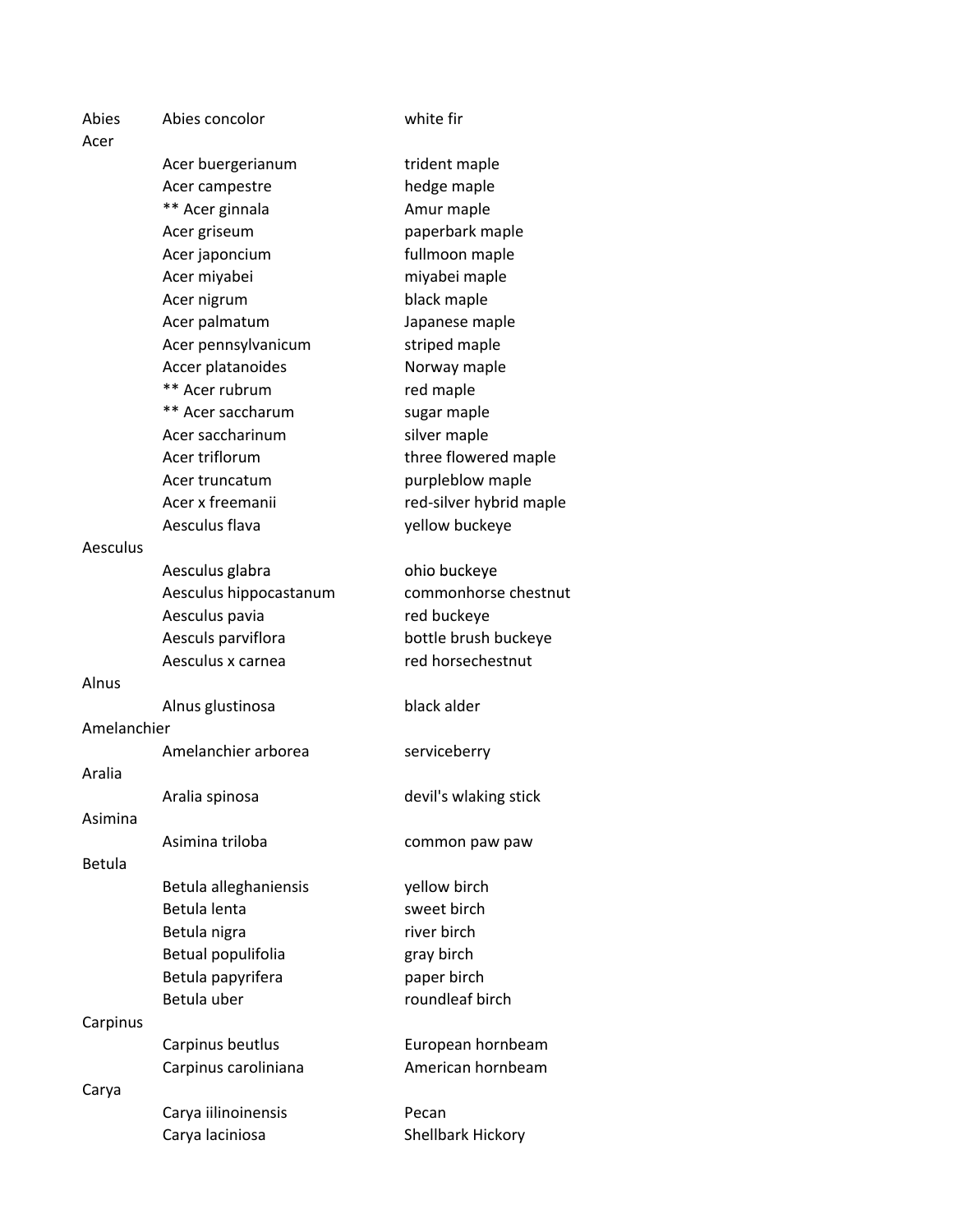| Castanea       |                            |                              |
|----------------|----------------------------|------------------------------|
|                | Castanea mollissima        | <b>Chinese Chestnut</b>      |
| Catalpa        |                            |                              |
|                | Catalpa bignoniodes        | Southern Catalpa             |
|                | Catalpa speciosa           | Northern Catalpa             |
| Celtis         |                            |                              |
|                | Celtis occidentalis        | Common Hackberry             |
| Cercidiphyllum |                            |                              |
|                | **Cercidiphyllum japonicum | Katsuratree                  |
|                | Cercis candensis           | eastern redbud               |
| Chamecyparis   |                            |                              |
|                | Chamecyparis nootktensis   | Nootka false cypress         |
|                | Chamecyparis pisifera      | Japanese false cypress       |
| Chinonathus    |                            |                              |
|                | Chinonanthus retusus       | Chinese fringetree           |
|                | Chinonanthus virginicus    | white fringetree             |
| Cladrastis     |                            |                              |
|                | Cladrastis kentukea        | American yellowwood          |
| Cornus         |                            |                              |
|                | Cornus alternifolia        | pogoda dogwood               |
|                | Cornus florida             | flowering dogwood            |
|                | Cornus kousa               | kousa dogwood                |
|                | Cornus mas                 | corneliancherry dogwood      |
|                | Corylus avellana           | Harry Lauder's walking stick |
|                | Corylus colurna            | <b>Turkish filbert</b>       |
| Crataegus      |                            |                              |
|                | Crataegus crusgalli        | Cockspur hawthorn            |
|                | Crataegus mollis           | downy hawthorn               |
|                | Crataegus phanopyrum       | Washington hawthorn          |
|                | Crataegus viridius         | green hawthorn               |
| Diospyros      |                            |                              |
|                | Diospyros viriniana        | common persimmon             |
| Eucomia        |                            |                              |
|                | Eucoomia ulmoides          | hardy rubber tree            |
| Euonymus       |                            |                              |
|                | Euonymus bungeanus         | european euonymus            |
| Fagus          |                            |                              |
|                | Fagus grandiflolia         | American beech               |
|                | **Fagus sylvatica          |                              |
| Fraxinus       |                            | European beech               |
|                | Fraxinus americana         | white ash                    |
|                |                            |                              |
|                | Fraxinus pennsylvanica     | greenash                     |
|                | Fraxinus quadrangulata     | blue ash                     |
| Ginkgo         |                            |                              |
|                | **Ginkgo biloba            | ginkgo                       |
| Gleditsia      |                            |                              |
|                | Gleditsia triacanthos      | honeylocust                  |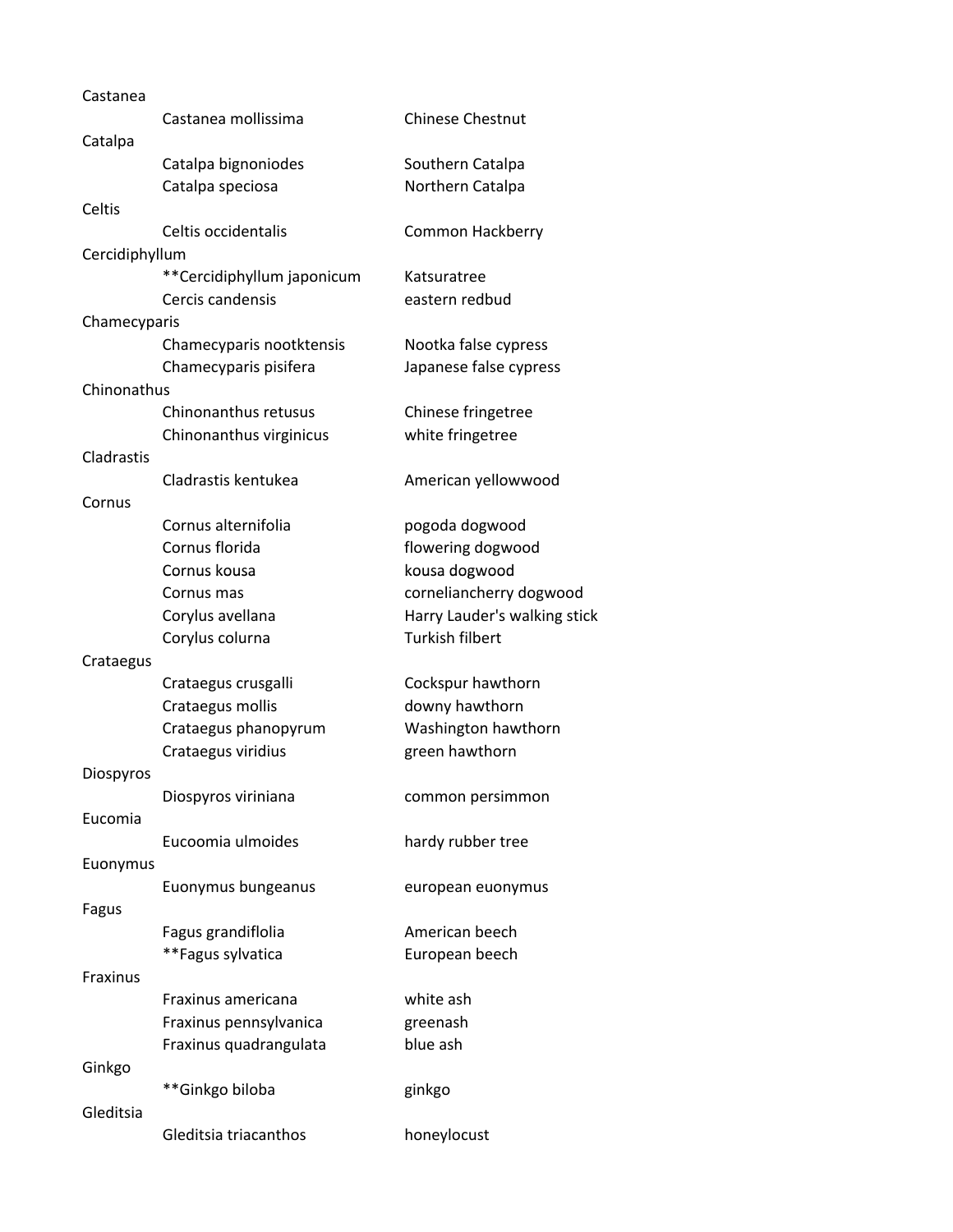| Gymnocladus      |                          |                           |
|------------------|--------------------------|---------------------------|
|                  | Gymnocladus dioicus      | Kentucky coffee tree      |
| Halesia          |                          |                           |
|                  | Halesia tetraptera       | silverbell                |
| <b>Hamamelis</b> |                          |                           |
|                  | Hamamelis virginiana     | common witchhazel         |
|                  | Hamamelis x intermedia   | hybrid witchhazel         |
| Liquidambar      |                          |                           |
|                  | Liquidambar styraciflua  | American sweetgum         |
| Juglans          |                          |                           |
|                  | Juglans cinera           | butternut                 |
|                  | Juglans nigracinera      | balck walnut              |
| Juniperus        |                          |                           |
|                  | Juniperus virginiana     | eastern red cedar         |
| Koelreutartia    |                          |                           |
|                  | Koelreutraia paniculata  | panicaled golden raintree |
| Larix            |                          |                           |
|                  | Larix decidua            | European larch            |
|                  | Larix kaempferi          | Jpanese larch             |
| Maclura          |                          |                           |
|                  | Maclura pomifera         | osage orange              |
| Liriodendron     |                          |                           |
|                  | Liriodendron tulipifera  | tuliptree                 |
| Magnolia         |                          |                           |
|                  | Magnolis acuminata       | cucumbertree magnolia     |
|                  | Magnolia kobus           | kobus magnolia            |
|                  | Magnolia X loebneri      | loebner magnolia          |
|                  | Magnolia macrophylla     | biglesf magnolia          |
|                  | Magnolia officinalis     |                           |
|                  | Magnolia salicifolia     | anise magnolia            |
|                  | **Magnolia x soulangiana | saucer magolia            |
|                  | **Magnolia stellata      | star magnolia             |
|                  | Magnolia tripetala       | umbrella magnolia         |
|                  | Magnolia virginiana      | sweetbay magnolia         |
| $A - L$          |                          |                           |

Malus

| Metasequoia  |                             |  |
|--------------|-----------------------------|--|
|              | Metasequois glytpstroboides |  |
| Morus        |                             |  |
|              | Morus alab 'pendula'        |  |
| <b>Nyssa</b> |                             |  |
|              | Nyssa sylvatica             |  |
| Ostrya       |                             |  |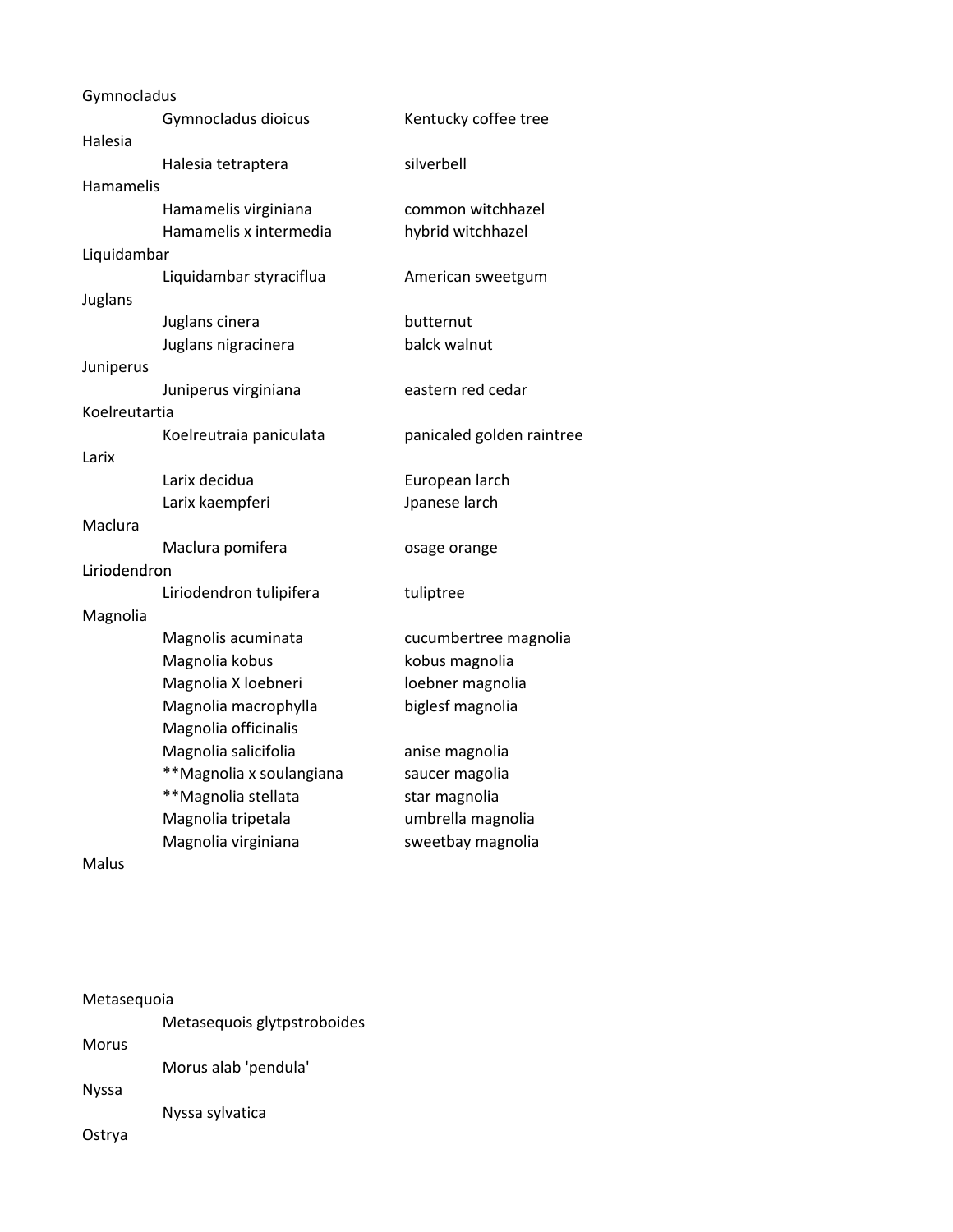## Prunus sargentii Oystrya virginiana Phellodendron Phellodendron amurense Picea Picea abies Picea glauca Picea omorika Picea pugens Pinus Pinus bungeana Pinus cembra Pinus flexilis Pinus mugo Pinus nigra Pinus resinosa Pinus strobus Pinus sylvestris Platanus Platanus x acerifolia Plantanus occidentalis Prunus Prunus serotina Prunus serrulata Pseudotsuga Pseudotsuga menziesii Pyrus Pyrus calleryana Quercus Quercus acutissima Quercus alba Quercus bicolor Quercus coccinea Quercus imbircaria Quercus lyrata Quercus macrocarpa Quercus muehlenbergii Quercus palustris Quercus robur Quercus rubra Quercus shumardii Quercus velutina Robinia Robinia pseudoacacia Sassafras Sassafras albidum

Sophora